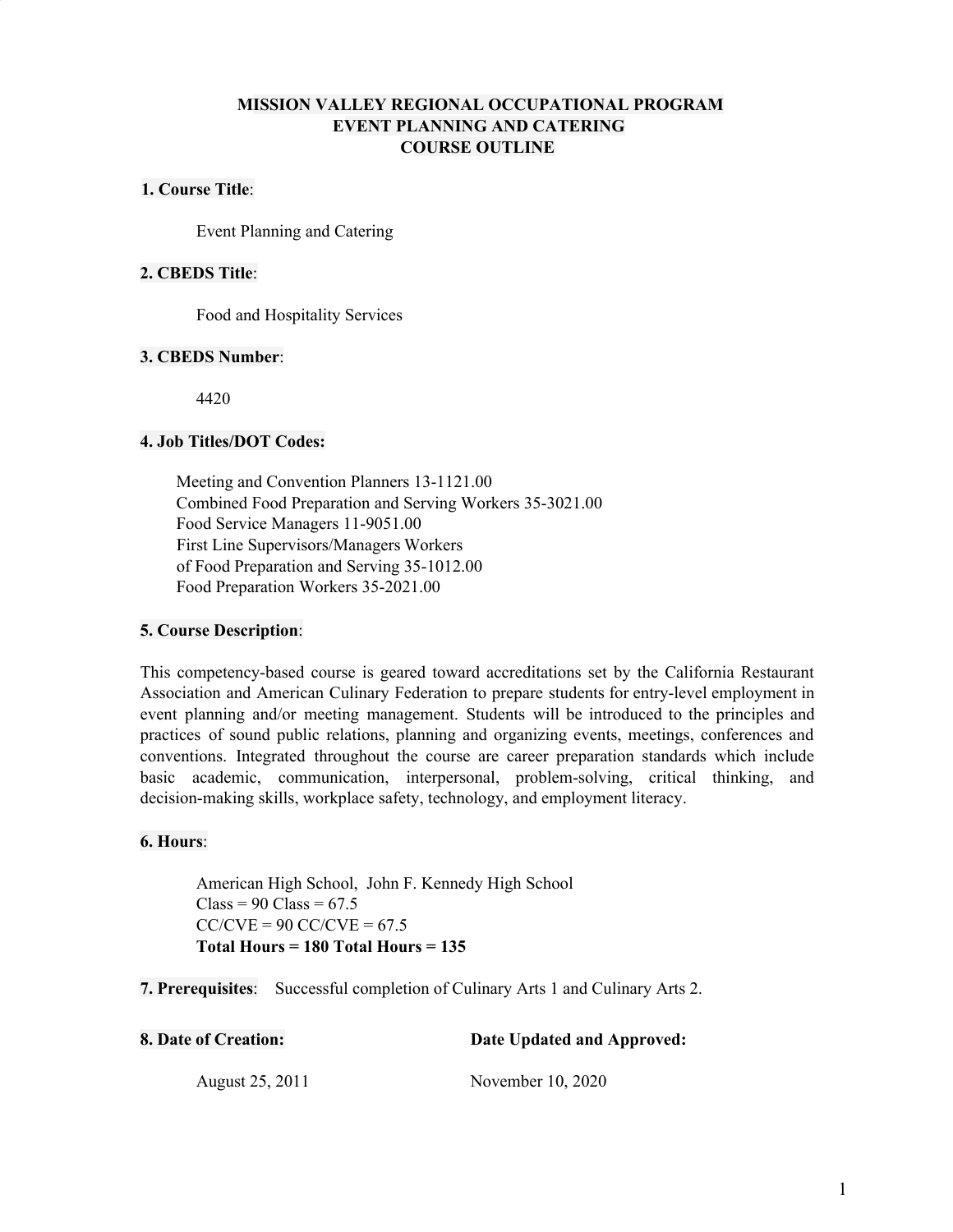# **Abbreviations:**

# **CC = Community Classroom**

(unpaid, on-the-job, training experience at business sites)

# **CVE = Cooperative Vocational Education**

(paid, on-the-job, training experience at business sites)

# **9. Course Outline:***Career Preparation Standards* Necessary skills for any occupation *(MVROP ESLR #1)* **Class (AHS/JFKHS)**

# **CC/CVE (AHS/ JFKHS)**

## **I. Workplace Basic Skills and Behaviors** Integrated throughout course

- A. Apply skills learned in class
- B. Analyze information and make decisions
- C. Communicate verbally and in writing
- D. Work independently and as a team member in a diverse workplace
- E. Work reliably, responsibly, and ethically
- F. Problem solving, critical thinking, and decision-making skills
- G. Responsibility and flexibility
- H. Understand the qualities and behaviors that constitute a positive and professional work demeanor

# *Career Technical Skills*

Occupational competencies *(MVROP ESLR #2)*

## **II. Food and Kitchen Safety 10/7.5 10/7.5**

- A. Recognize foodborne illness
- B. Detect cross contamination
- C. Identify the food danger zone
- D. Examine hazard analysis critical control points (HACCP)
- E. Demonstrate food serving safety
- F. Perform cleaning and sanitizing
- G. Know how to keep pests out
- H. Recognize health and hygiene
- I. Define fire safety
- J. Demonstrate dress for safety
- K. Indicate regulations, inspections, and certifications (OSHA)

#### **III. Ethics and Legal Responsibilities 10/7.5 10/7.5**

A. Know the major local, district, state, and federal regulatory agencies and entities that affect the industry and how they enforce laws and regulations

B. Understand the concept and application of ethical and legal behavior consistent with workplace standards

- a. Contact a business and obtain a copy of their rules for employment
- b. Role play different ethical scenarios
- C. Understand the role of personal integrity and ethical behavior in the workplace

#### **IV. Planning an Event or Meeting 15/11.2 5**

A. Consult with customers to determine objectives and requirements for events such as meetings, conferences, and conventions.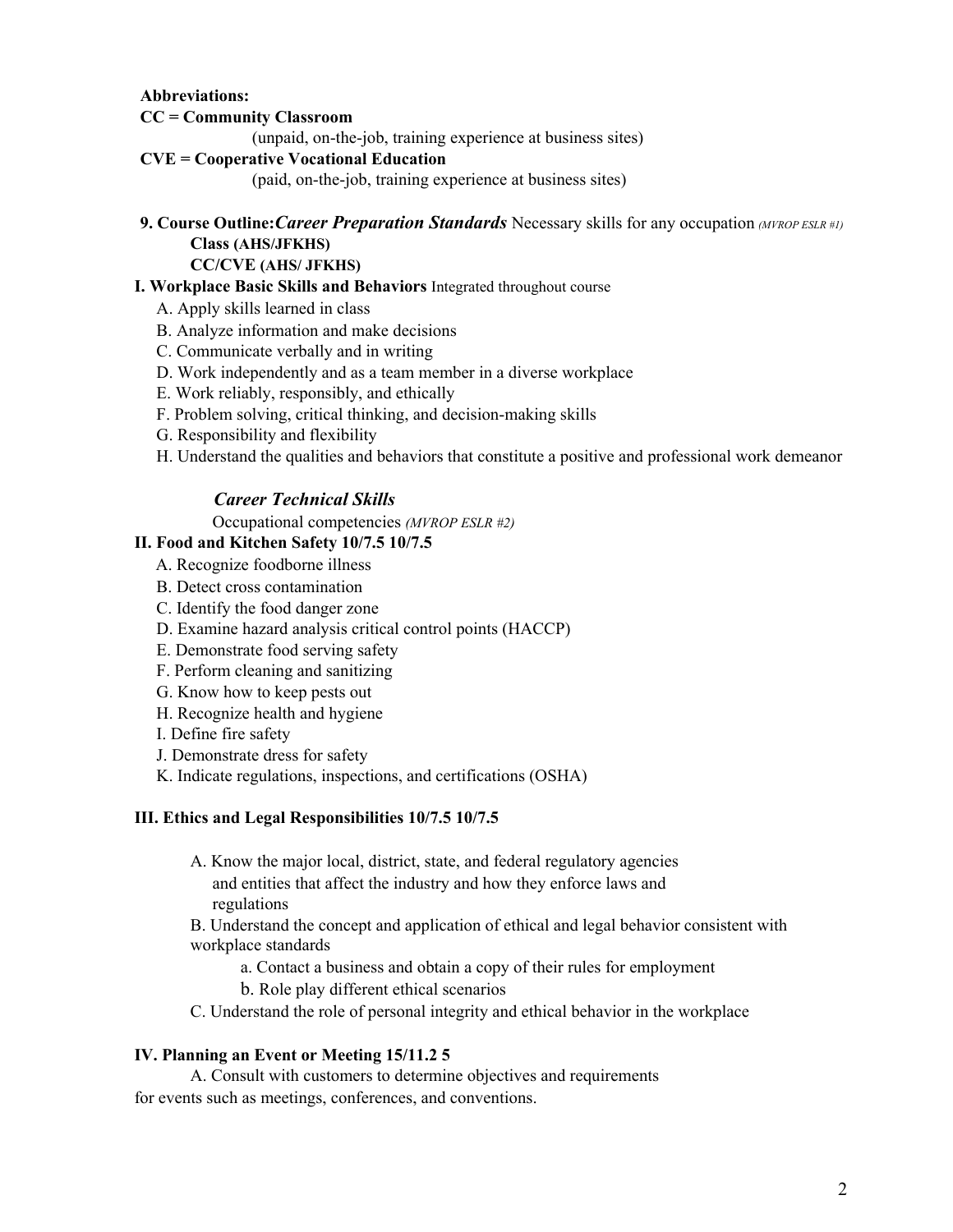# **V. Preliminary Planning 15/11.2 5**

A. Develop and plan menus, budgets, agendas, programs, and all services per customer requirements

B. Promotion, marketing, and advertising

a. Acquire reliable information and data for and about event planning via the Internet

C. Locate site selection that meets the requirements of customer

D. Make arrangements for delivery of displays, equipment, and event needs **15/11.25 15/11.25**

# **VI. Negotiations 10/7.5 10/7.5**

A. Demonstrate effective interpersonal communication skills

B. Communicate clearly, coherently, and convincingly, both orally and in writing

# **VII. The Main Event 15/11.2 5**

A. Monitor event activities to ensure compliance and maintain satisfaction of participants, and resolution of any problems that arise

B. Coordinate details with staff members at site or event

C. Monitor budgets and review event bills for accuracy and payment approval

D. Evaluation

# **VIII. Special Topics 15/11.2 5**

- A. Alternative event/meeting environments
- B. Convention Centers
- C. Exposition management
- D. Small-meeting management
- E. International meetings and expositions
- F. Technology in the meeting industry
- G. Professional resources
- H. Green businesses and practices

# *Career Path Strategies*

Strategic planning for a career *(MVROP ESLR #3)*

**IX. Job Employment Skills** Integrated throughout course

- A. Develop a plan to achieve career goals.
- B. Use effective job search strategies.
- C. Demonstrate an awareness of the importance of lifelong learning.

# **Class CVE/CE Hours 90/67.5 90/67.5**

# **Total Hours 180/135**

## **10. Additional Items:**

**a. Articulation Agreement(s)**: This course is not articulated with a community college.

**b. UC/CSU A-G Status:** This course is not approved as a UC/CSU course.

**c. Instructional Strategies**: Lecture, Group Discussion, Projects Oral Questioning, Multimedia